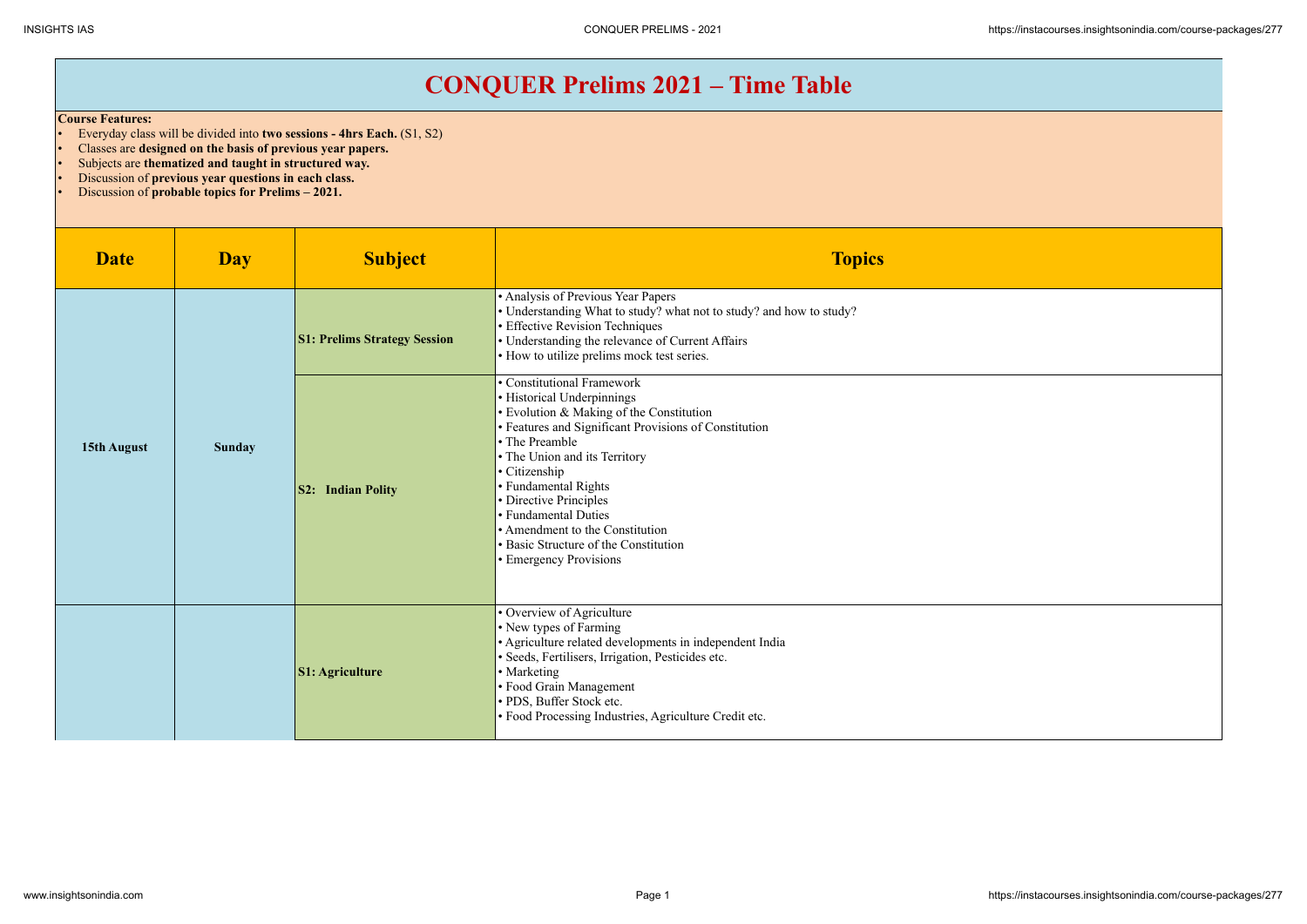| 16th August | <b>Monday</b>  | <b>S2:</b> Indian Polity          | Legislature<br>Parliament<br>State Legislature<br>$\bullet$<br><b>Executive</b><br><b>Centre Gov.</b><br>$\bullet$<br>President<br>Vice President<br>Prime Minister<br>Council of Ministers etc.<br><b>State Gov.</b><br>$\bullet$<br>Governor<br><b>Chief Minister</b><br>Council of Minister etc.<br>Local Covetc |
|-------------|----------------|-----------------------------------|---------------------------------------------------------------------------------------------------------------------------------------------------------------------------------------------------------------------------------------------------------------------------------------------------------------------|
| 17th August | <b>Tuesday</b> | <b>S1: Environment</b>            | •Terrestrial ecosystems<br>• Aquatic ecosystems<br>•Plant and Animal Diversity<br>•Protected Area Network: National parks, Wildlife<br>sanctuaries, Biosphere reserves etc.<br>•Biodiversity Conservation efforts                                                                                                   |
|             |                | <b>S2: Indian Polity</b>          | Judiciary<br>Supreme Court<br><b>High Court</b><br>$\bullet$<br>Subordinate Court<br>$\bullet$<br>• Constitutional and Non-Constitutional Bodies<br>• Anti-defection law<br>• Representation of People's Act<br>• E-Governance etc.                                                                                 |
| 18th August | Wednesday      | <b>S1: Environment</b>            | •Environmental pollution<br>•Climate Change<br>·Mitigation Strategies<br>•India and Climate Change<br>•Environmental Acts and Policies<br>•Institutional and Organizational mechanisms<br>•Sustainable development<br>•Tribes<br>•Species in News, EIA etc.                                                         |
|             |                | <b>S2: Indian Economy</b>         | •National Income Accounting – GDP, GNP etc.<br>•Money and Banking<br>Money Market<br><b>Banking</b><br><b>RBI</b><br>•Capital Market etc.                                                                                                                                                                           |
| 19th Anonst | Thursday       | <b>S1: Science and Technology</b> | Space<br>•Nuclear Energy<br>•Defence<br>•Renewable Energy                                                                                                                                                                                                                                                           |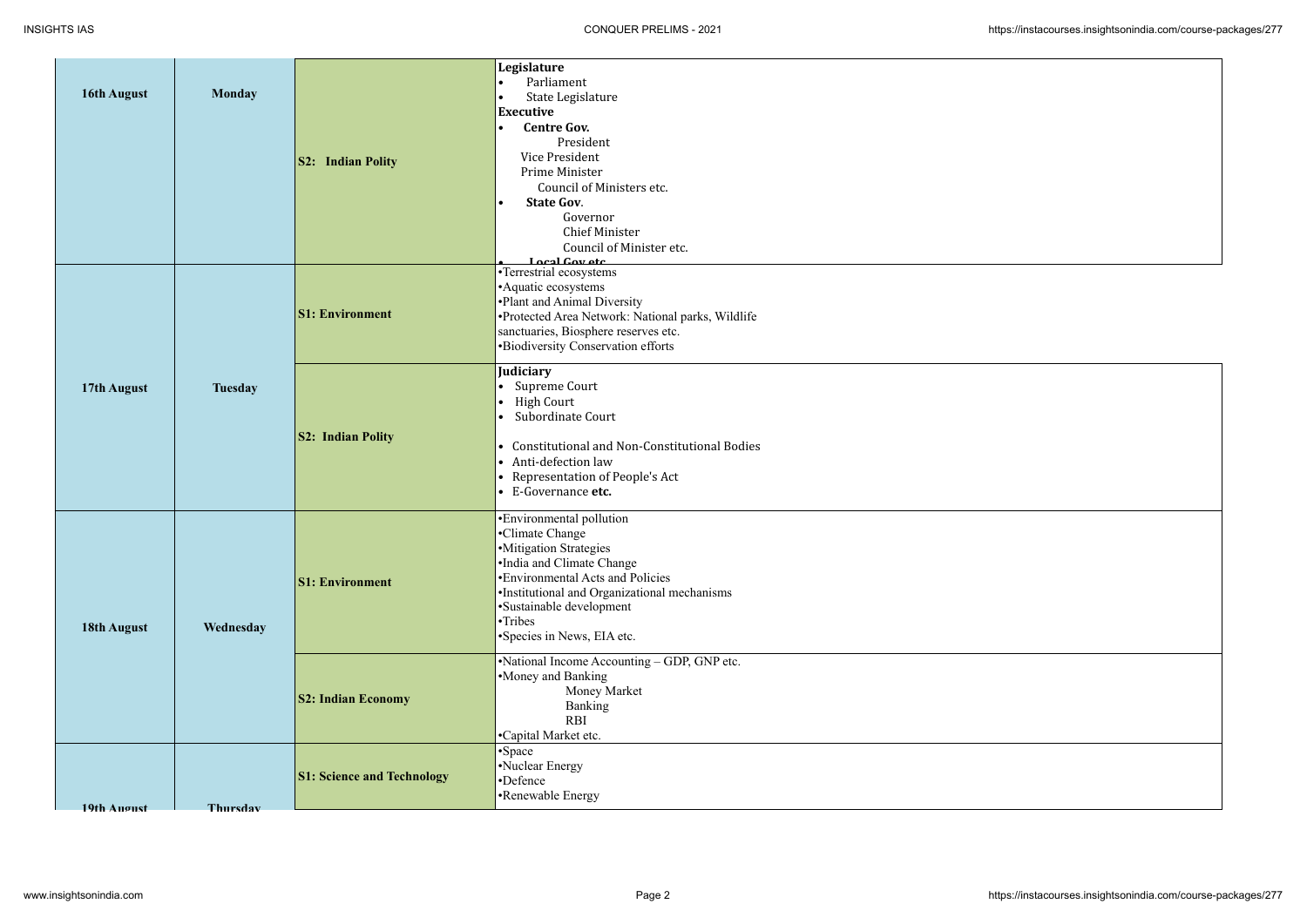| 17th August |                 |                                                   |                                                                                                                                                                                                                                                                                                             |
|-------------|-----------------|---------------------------------------------------|-------------------------------------------------------------------------------------------------------------------------------------------------------------------------------------------------------------------------------------------------------------------------------------------------------------|
|             | <b>THUTSUAY</b> | <b>S2: Indian Economy</b>                         | ·Inflation<br>•Employment<br>•Budgeting (Budget and Economic Survey)<br>•Fiscal Policy etc.                                                                                                                                                                                                                 |
| 20th August | Friday          | <b>S1: Science and Technology</b>                 | •Biotechnology<br>•Nano Technology<br>•Health and Diseases<br>•Emerging and New Technologies<br>•Cyber Security                                                                                                                                                                                             |
|             |                 | <b>S2: Indian Economy</b>                         | · External Sector - FDI, FII etc.<br>• Foreign Exchange Reserve<br>• Industrial Sector<br><b>International Trade Bodies</b><br>Poverty<br>Indexes                                                                                                                                                           |
| 21st August | <b>Saturday</b> | <b>S1: World Geogrpahy</b>                        | • Geomorphology<br>• Oceanography<br>• Climatology                                                                                                                                                                                                                                                          |
|             |                 | <b>S2: Indian Geography and</b><br><b>Mapping</b> | •World Mapping<br>•Places in News<br>·Indian Monsoon<br>•Rivers<br>.Hill Ranges and Mountains<br>•Soil and Water Conservation<br>•Resources - Coal, Syngas, Polymetallic Nodules etc.<br>•Passes and Glaciers<br>•Phenomenon - Indian Ocean Dipole, El-Nino, La-Nina etc.<br>•Mapping of India, Energy etc. |
| 22nd August | <b>Sunday</b>   | <b>S1: Modern India</b>                           | • Advent of Europeans<br>• India under East India Company Rule - Adminstration, British Expansion Policy, Revenue Policies.<br>• Regional Kingdoms<br>· Social Religious Reform Movement                                                                                                                    |
|             |                 | <b>S2: International Organisations</b>            | •Regional Organisations<br>•Developmental Organisations<br>•International Development<br><b>.</b> Global Organisations and Groupings<br>•Reports                                                                                                                                                            |
|             |                 | <b>S1: Modern India</b>                           | •National Movement (1885-1919) - Establishment of Congress, Moderates, Extremists, Revolutionaries, Home Rule Etc.<br>•National Movement (1919-1947)<br>•Gandhian Era<br>•Other Dimensions - Tribal and Peasant Movements, Press, Education, Committees etc.<br>•Governor Generals, Viceroy etc.            |

| venue Policies.             |
|-----------------------------|
|                             |
| lutionaries, Home Rule Etc. |
|                             |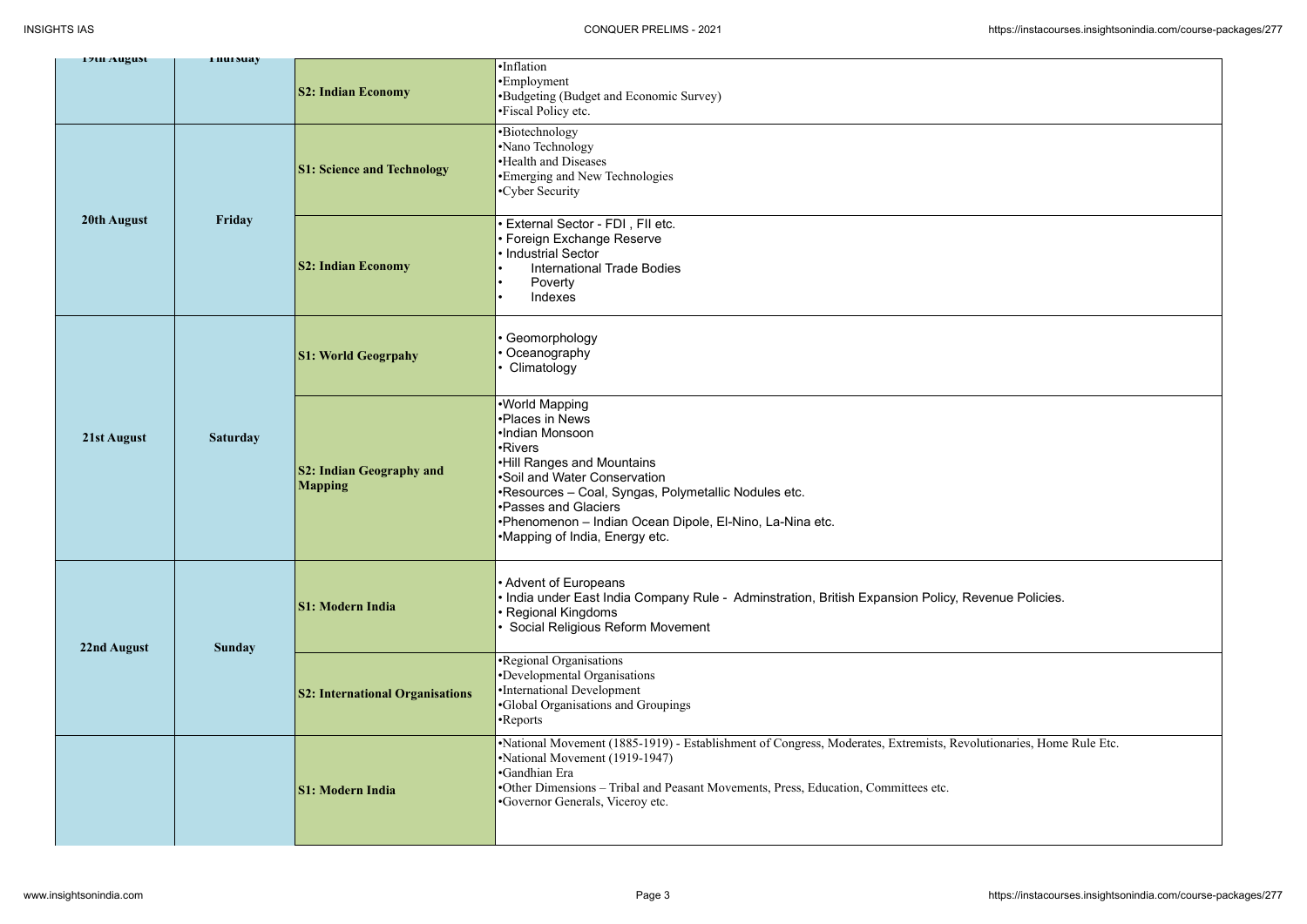

| 23rd August | <b>Monday</b>  |                                                                | Comprehension                                                                                                                                                                                                                                                                                             |
|-------------|----------------|----------------------------------------------------------------|-----------------------------------------------------------------------------------------------------------------------------------------------------------------------------------------------------------------------------------------------------------------------------------------------------------|
|             |                | <b>S2: CSAT Approach</b>                                       | Interpersonal skills including communication skills<br>Logical reasoning and analytical ability<br>Decision-making and problem-solving<br>General mental ability<br>Basic numeracy (numbers and their relations, orders of magnitude, etc.) (Class X level), Data<br>sufficiency, etc. $-$ Class X level) |
| 24th August | <b>Tuesday</b> | <b>S1: Ancient &amp; Medieval India</b>                        | •Prehistoric Period<br>•Indus Valley Civilization<br>•Vedic Period<br>•Mauryan Age<br>•Guptas<br>•Cholas, Hoysalas, Chalukyas etc.<br>•Post Gupta<br>•Delhi Sultanate<br>•Mughals<br>·Vijayanagara Kingdom<br>•Bahamani Kingdom<br>•Religious Movement - Bhakti and Sufi                                  |
| 25th August | Wednesday      | <b>S2: Skill Oriented Session</b>                              | •Understanding the Question Pattern<br>•Identification of Traps<br><b>•Elimination Techniques</b><br>•Reading between the lines<br>• Tackling Unknown questions<br>• Maximizing Prelims Score through testified tricks etc.                                                                               |
|             |                | <b>S1: Art and Culture</b>                                     | •Architecture – Cave, Rock, Temple and Indo-Islamic architecture.<br>•Sculpture<br>•Painting<br>•Religion and Philosophy - Buddhism and Jainism<br>•Music<br>•Dance<br>•Theatre etc.                                                                                                                      |
|             |                | S2: How to handle two hours in the<br><b>Examination Hall.</b> | •Understanding Standard Operating Procedure (SOP) for 2 hrs.<br>• Anxiety Management<br>•Gauging the difficulty of the UPSC Paper<br>•Number of questions to attend<br>•Time Management etc.                                                                                                              |
| 26th August | Thuredow       | <b>S1: Live UPSC Paper Solving</b><br><b>Session</b>           | <b>UPSC Civil Service Exam (Pre)-2020</b>                                                                                                                                                                                                                                                                 |
|             |                |                                                                |                                                                                                                                                                                                                                                                                                           |